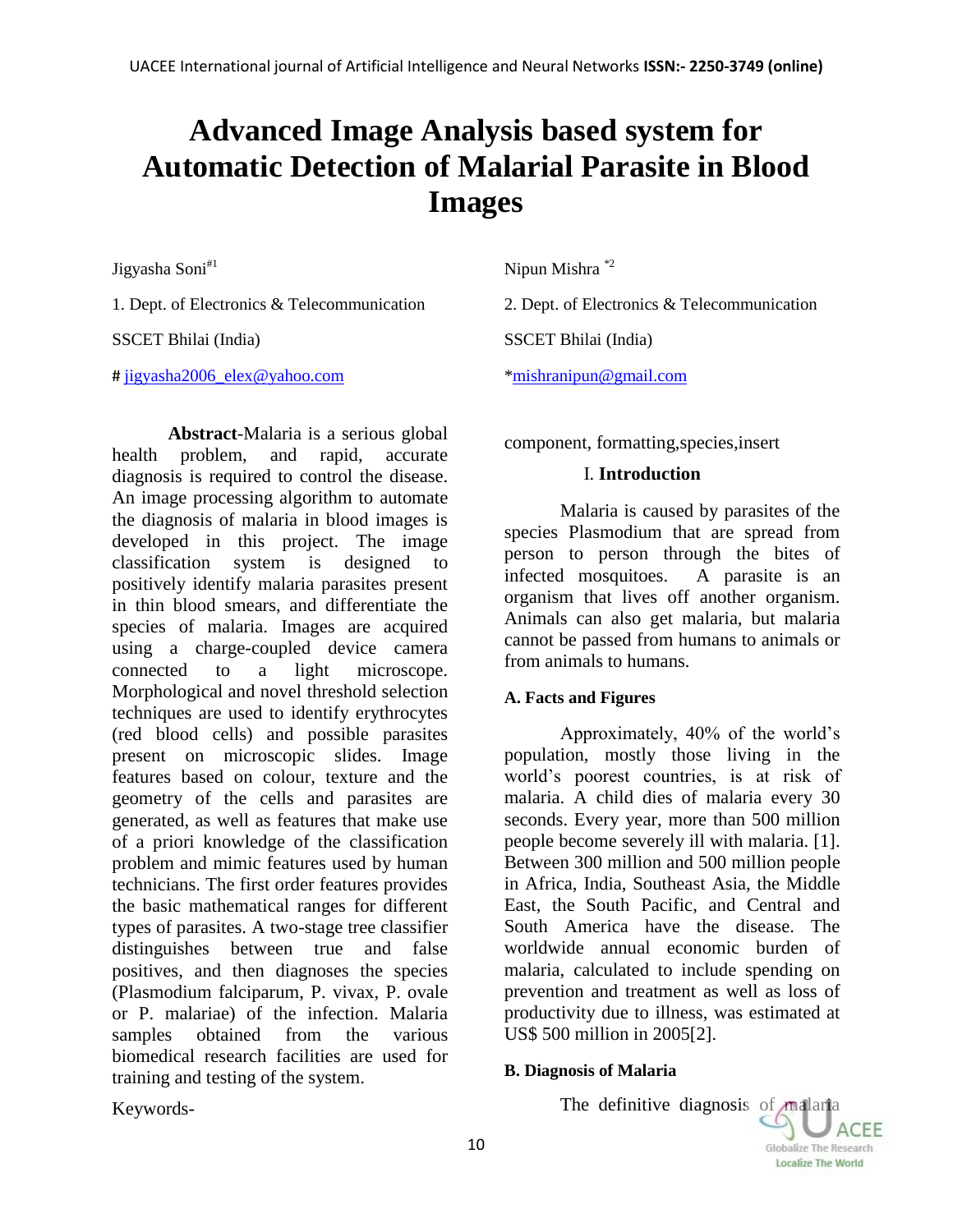infection is done by searching for parasites in blood slides (films) through a microscope. In peripheral blood sample visual detection and recognition of Plasmodium spp is possible and efficient via a chemical process called (Giemsa) staining. The staining process slightly colorizes the red blood cells (RBCs) but highlights Plasmodium spp parasites, white blood cells (WBC), and platelets or artifacts. The detection of Plasmodium spp requires detection of the stained objects. However, to prevent false diagnosis the stained objects have to be analyzed further to determine if they are parasites or not. [1]

In the fig.1:,There are four types of human malaria – Plasmodium falciparum, P. vivax, P. malariae, and P. ovale. P. falciparum and P. vivax are the most common. P. falciparum is by far the most deadly type of malaria infection







 (c) (d) Fig1. a) Plasmodium Falciparum b) P. Vivax c) P. Malariae

# d) P. Ovale

# **C. Goals**

The biggest detraction of microscopy, namely its dependence on the skill, experience and motivation of a human technician, is to be removed. Used with an automated digital microscope, which would allow entire slides to be examined, it would allow the system to make diagnoses with a high degree of certainty. It would also constitute a diagnostic aid for the increasing number of cases of imported malaria in traditionally malaria-free areas, where practitioners lack experience of the disease.

# **D. Objectives**

The objective of the project is to develop a fully automated image classification system to positively identify malaria parasites present in thin blood smears, and differentiate the species. The algorithm generated will be helpful in the area where the expert in microscopic analysis may not be available. The effort of the algorithm is to detect presence of parasite at any stage. One of the parasites grows in body for 7 to 8 days without any symptoms. So if this algorithm is incorporated in routine tests, the presence of malarial parasite can be detected

# **II. Proposed Algorithm**

The design follows the same steps as that of a pattern recognition problem. But the best part of the algorithm is the usage of the most appropriate algorithm for each stage. The test algorithms illustrated above give an insight about the algorithm to be used for each stage. The process is given below.

- 1.) Image Acquisition and database collection
- 2.) Image Analysis

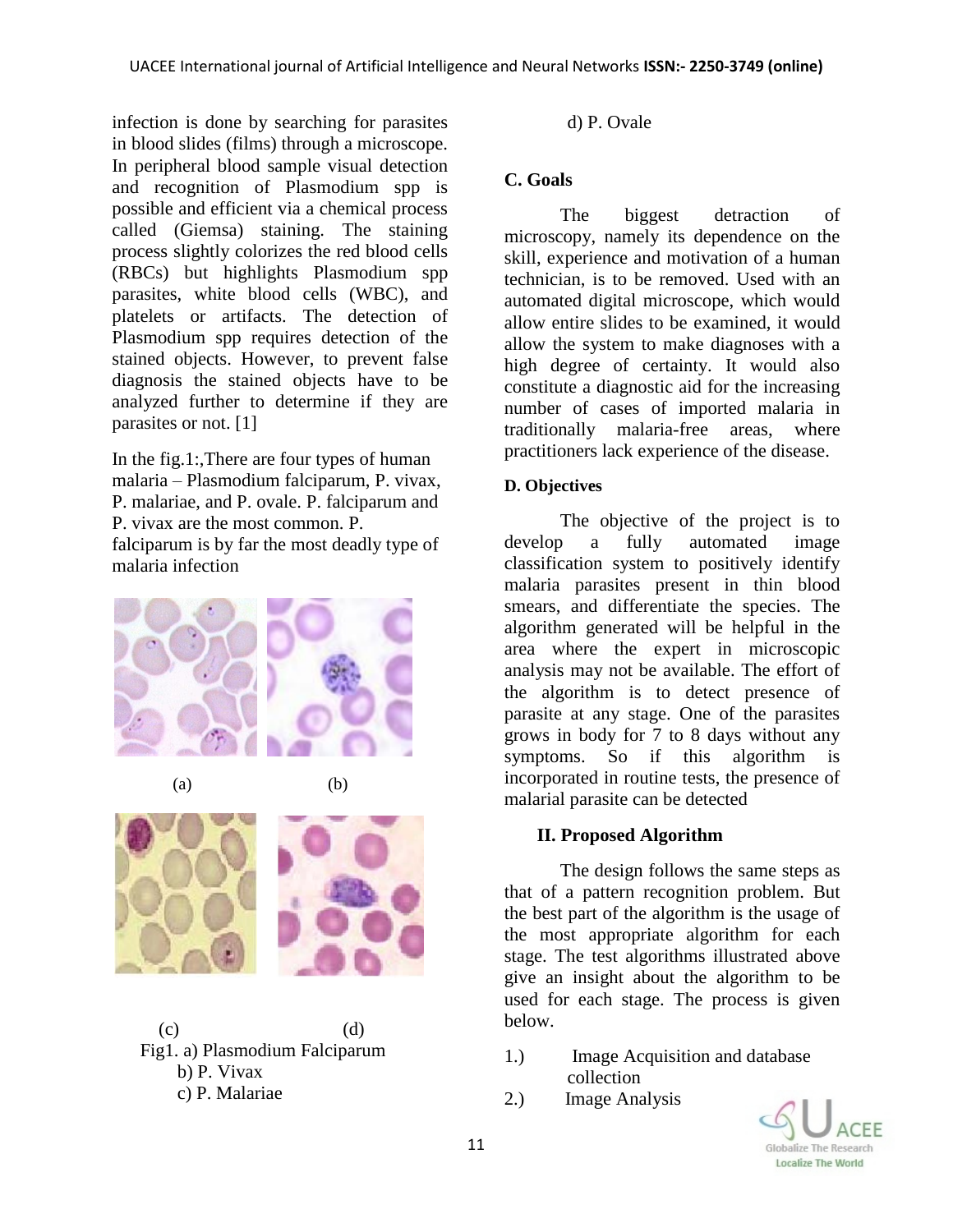- 3.) Image Segmentation
- 4.) Feature Generation
- 5.) Classification of Parasite and result verification

#### **A. Image acquisition and database collection**

Oil immersion views (10x1000), of Giemsa stained blood films were captured using a binocular microscope mounted with a digital camera. Captured images were 460 pixels X 307 pixels bitmap images. Fig 2. shows the sample slide of P. falciparum. The database consists of 110 images.



 **Fig2.Plasmodium Falciparum** 

# **B. Image analysis:**

For a real time system using time varying image sequences, speed is an important criterion to be considered. Also there has to be a compromise between maximizing signal extraction and minimizing output noise: the so-called "Uncertainty Principle" of edge detection. I have implemented a new approach to lowlevel image processing - SUSAN (Smallest Univalue Segment assimilating Nucleus) Principle [16], which performs Edge and Corner Detection and Structure Preserving Noise Reduction. Canny edge detector, which has become one of the most widely used edge finding algorithms, is found to be ten times slower than this SUSAN approach. The results are stable for Canny but the edge connectivity at junction is poor and corners are rounded. The fact that SUSAN edge and corner enhancement uses no image derivative, explains why the performance in the presence of noise is good. The integrating effect of the principal together with its non-linear response gives strong noise rejection. Algorithm: The following steps are

performed at each image pixel:

- Place a circular mask around the pixel in question.
- Calculate the number of pixels within the circular mask which have similar brightness to the nucleus. These define the USAN.
- Subtract USAN size from geometric threshold to produce edge strength image.
- Use moment calculations applied to the USAN to find edge direction.
- Apply non-maximum suppression thinning and sub-pixel estimation, if required.
- Hence SUSAN allows image edges, corners and junctions to be accurately and quickly found and a related method for reducing noise whilst preserving image structure. The localization of the features is independent of the mask size used and noise suppression is shown to be good.

# **C. Image segmentation:**

Techniques have been proposed earlier that make use of thresholding or morphology to segment an image. In this section we have presented a technique that takes benefit of morphological operation and thresholding at appropriate positions in the whole process to maximize the productivity of the algorithm. In order to use morphological methods for image segmentation, the shape and size of the objects in the image must be known. The most commonly used morphological procedure for estimating size distribution of image components is the Granulometry. The size and eccentricity of the erythrocytes are also required for the calculation of some feature values (as

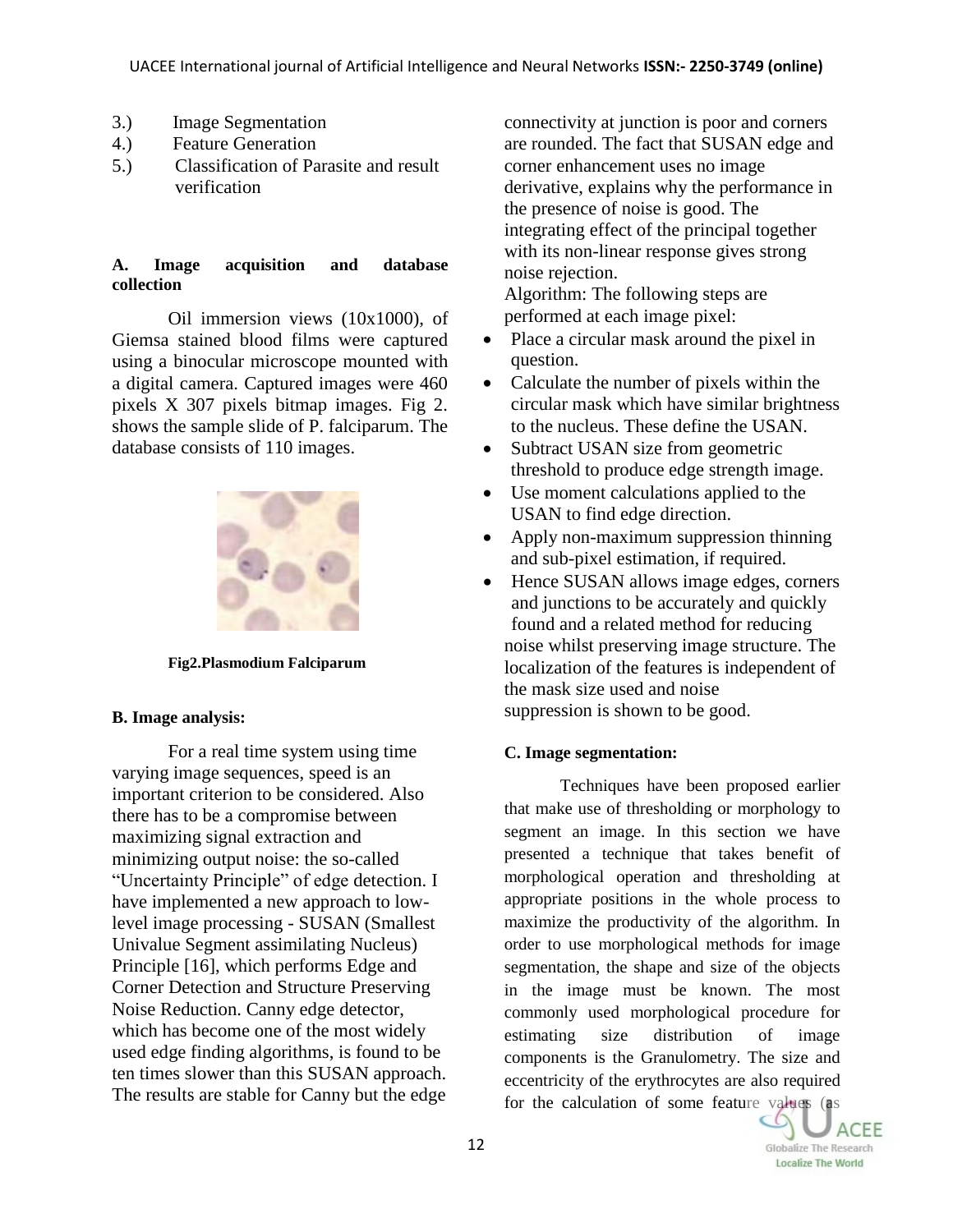these can be indicative of infection). The shape of the objects (circular erythrocytes) is known a priori, but the image must be analyzed to determine the size distribution of objects in the image and to find the average eccentricity of erythrocytes present. A pattern spectrum showing the size distribution of objects in a sample can be calculated using Granulometry [15].

The next stage of the process identifies and segments potential parasites and erythrocytes from the image background. To extract the infected erythrocytes, it is first necessary to identify them from the combination of parasites and erythrocytes in the image, and then segment them from the background.

This algorithm relies primarily on thresholding. The key to successfully segmenting an image using thresholding is threshold selection. The histogram of the complemented, green component of the sample image (fig.3) is a bimodal distribution typical of all the images considered.



**Fig. 3: - Bimodal histogram of Plasmodium Falciparum**

The threshold level is automatically selected using a modified version of the method that maximizes the separability of the resultant classes of the grey-level histogram [17]. The principle mode is due to the grayscale intensities of the image background, and the second mode is due to those of the erythrocytes in the image.

Two threshold levels need to be determined from the histogram: one for erythrocytes, and one for parasites. The first threshold is selected to separate the erythrocytes from the background of the image. This essentially means separating the two modes of the image histogram. The first threshold is selected to separate the erythrocytes from the background of the image. This essentially means separating the two modes of the image histogram.

The resulting thresholded binary mask of erythrocytes then has all holes with an equivalent radius less than an empirically determined average erythrocyte radius removed. A morphological opening using a disk-shaped SE with a radius 40% of the mean erythrocyte radius is applied to smooth the objects in the image, and any objects with an equivalent radius of less than half the mean erythrocyte radius are removed. The problem with this binary image of erythrocytes is that clusters of cells are not separated. The next step is to select the second threshold to find parasites present in the image. A global threshold level, taking the threshold as the first local minimum in the histogram after the mode due to erythrocytes, is not sensitive enough. This is a common problem experienced with global threshold selection, caused by inconsistent intensities in the image. The solution is to find local threshold levels. The erythrocytes, having already been identified, provide excellent image regions in which to find these, especially since valid parasites are only found inside erythrocytes. The threshold is then found by taking the first minimum after the principal mode of the histogram incorporating only the erythrocytes.

While this method has greater sensitivity, it is at the expense of a reduced specificity. There are also cases, particularly with *P. ovale*, where the global threshold is able to detect parasites that are missed by the local thresholds. This is due to colorization of the infected cells, which shifts

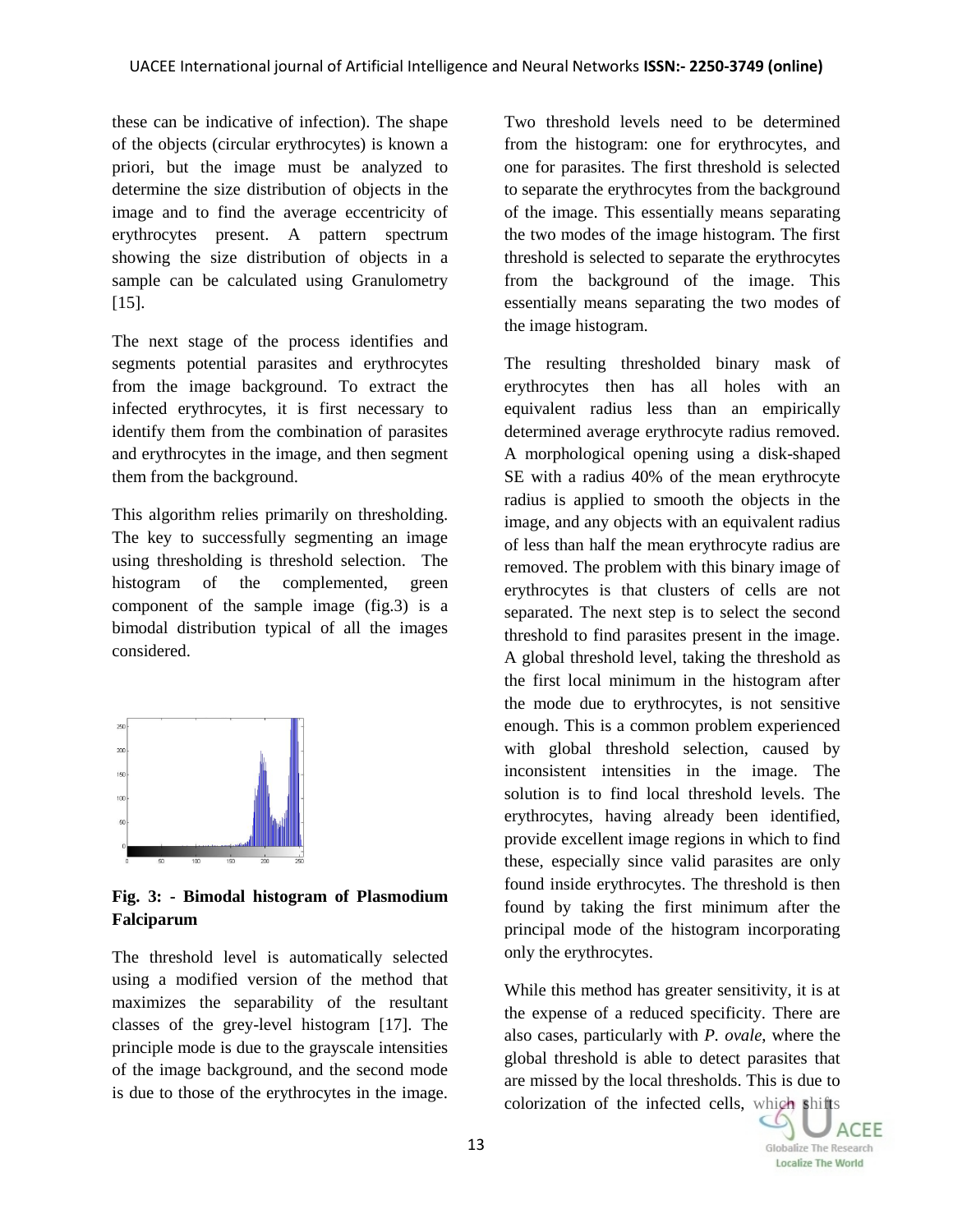the principle mode of the local histograms of the affected cells. For this reason, both local and global thresholds are used, and the union of the two binary images is used as the parasite marker image.

Invalid objects in the marker image (objects detected with the global threshold that lie outside any erythrocyte) are removed by taking the intersection of the parasite marker image with the binary mask of erythrocytes. The erythrocyte mask is dilated first, to ensure that ‗blister' forms of the parasites, that appear to bulge out of the edge of the cells, are not removed.

Other artifacts in the blood containing nucleic acid, particularly white blood cell nuclei, are also detected by this thresholding. They are removed by excluding all objects greater than an empirically determined size (chosen to exclude all objects greater than the largest trophozoite that one would expect to find.)

The infected cells are identified by morphologically reconstructing the erythrocyte mask with the valid parasite marker. Binary reconstruction simply involves extracting the connected components of an image (the mask) that are marked by another image (the marker), where cells are clustered together, if an infected cell forms part of the group, then the entire aggregation is reconstructed.

To separate these clusters so that the infected cell can be isolated and extracted, a **modification** of the morphological technique used in Di Ruberto et al. [20] is used. A morphological opening filter, using a diskshaped SE with radius equal to the mean erythrocyte radius less the standard deviation, is applied to the grayscale, morphologically filtered green component of the image to remove any objects smaller than an erythrocyte. The morphological gradient—the difference between

a dilation and erosion of the image—is then calculated using a diamond-shaped SE with unity length.

The segmentation method is applied to each object in the reconstructed binary image of erythrocytes individually. Those objects that do not exceed the area of a circle with radius equal to the mean erythrocyte radius plus the standard deviation are regarded as being single cells, and are unmodified.

Unlike the method in Di Ruberto et al. [20], where the morphological gradients are used to generate marker images for the watershed algorithm, the objects deemed to be overlapping erythrocytes are segmented as follows. First, the intersection of the morphological gradient image and the dilated cell cluster is taken. This image is then transformed to a binary image by thresholding any value greater than zero. A series of morphological operations, namely a closing operation, thinning, and spur-removal are then applied to generate a contour of the segmented erythrocytes. The contours are filled, and the segmented mask is again reconstructed with the valid parasite marker image to result in a segmented mask of infected cells.

The erythrocytes that have been identified as possibly infected are then extracted from the image and passed to the next stage of the algorithm for feature generation. The binary mask of the erythrocyte, as well as a binary mask (obtained by local threshold selection based on the image histogram as detailed above) of parasite-like objects present in the cell, is also passed to the next stage.

# **III. Feature Generation and Classification**

# **A. Feature Generation***:*

Two sets of features are used for development. The first set will be based on image

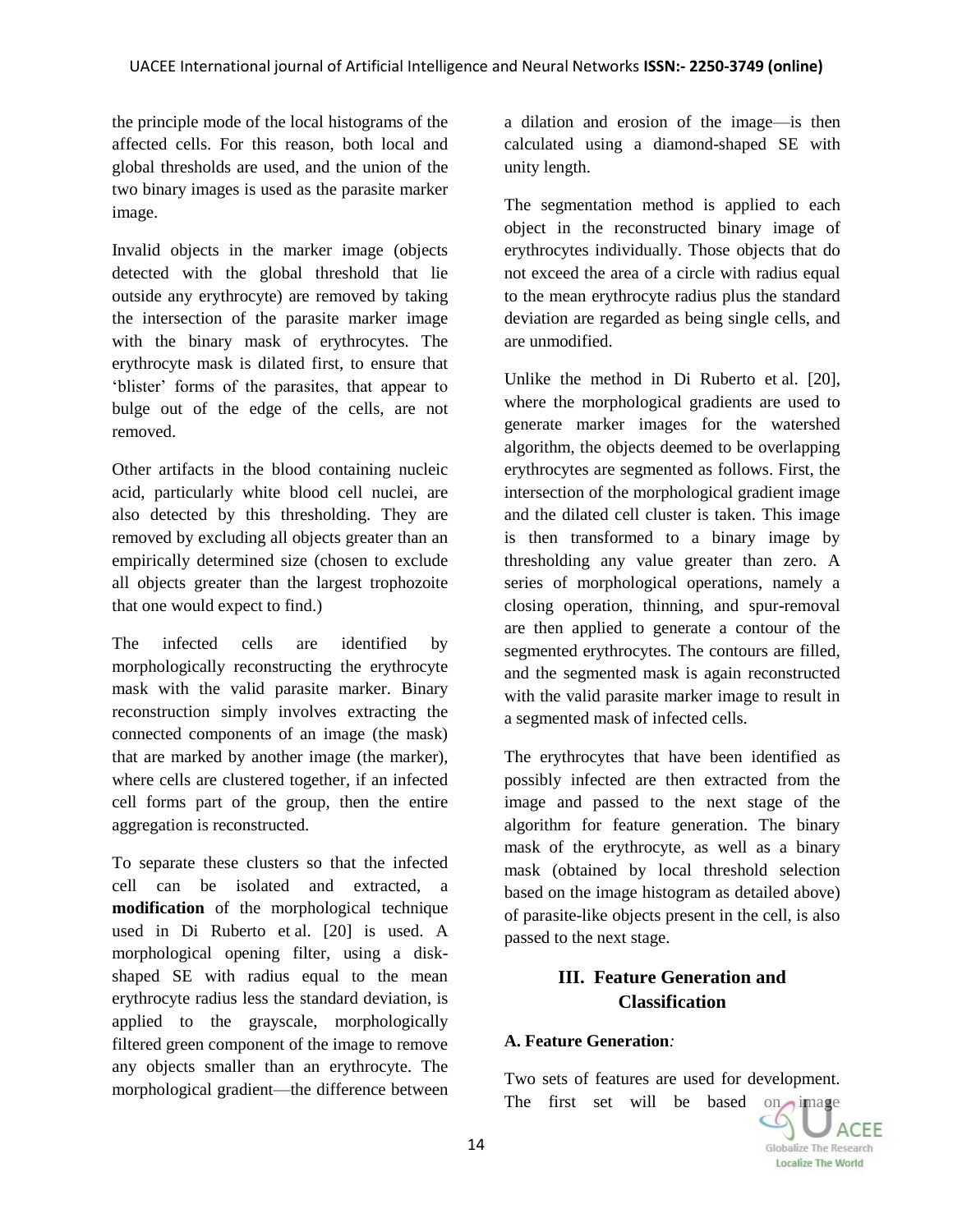characteristics that have been used previously in biological cell classifiers, which include geometric features (shape and size), colour attributes and grey-level textures.

It will be advantageous to apply expert, a priori knowledge to a classification problem. This will be done with the second set of features, where measures of parasite and infected erythrocyte morphology that are commonly used by technicians for manual microscopic diagnosis are used. It's desirable to focus on these features, because it is already known that they are able to differentiate between species of malaria.

#### **B. Feature Classification**

The final classification of an erythrocyte as infected with malaria or not, and if so, the species of the parasite, falls to the classifier. The classifier is a two-stage tree classifier, with an infection classified as positive or negative at the first node, and the species assigned at the second node.

The design of a tree classifier has the following steps: the design of a tree structure (which has already been assigned), the selection of features to be used at every node, and the choice of decision rule at each node [*22*]. The same type of classifier is used at both nodes.



The features selected for the first classifier are those that describe the colour and texture of the possible parasites. The features used by microscopists to differentiate malaria species are selected for the second classifier. The training goal is to minimize squared errors, and training is stopped when the error of a validation set increased. This is done to avoid overtraining.

#### **IV. Results**

The performance and accuracy of the algorithm are analyzed using two measures: **sensitivity**, the ability of the algorithm to detect a parasite present; and **positive predictive value** (PPV), the success of the algorithm at excluding noninfected cells. These values are expressed in terms of true positives (TP), false positives (FP) and false negatives (FN):

Sensitivity = 
$$
\frac{TP}{TP + FN}
$$

$$
PPV = \frac{TP}{TP + FP}
$$

The algorithm has been tested on various malaria mala parasites. The results are summarized in the table no 1 various stages of Image Processing.



#### **Fig. 4: - Structure of the tree classifier**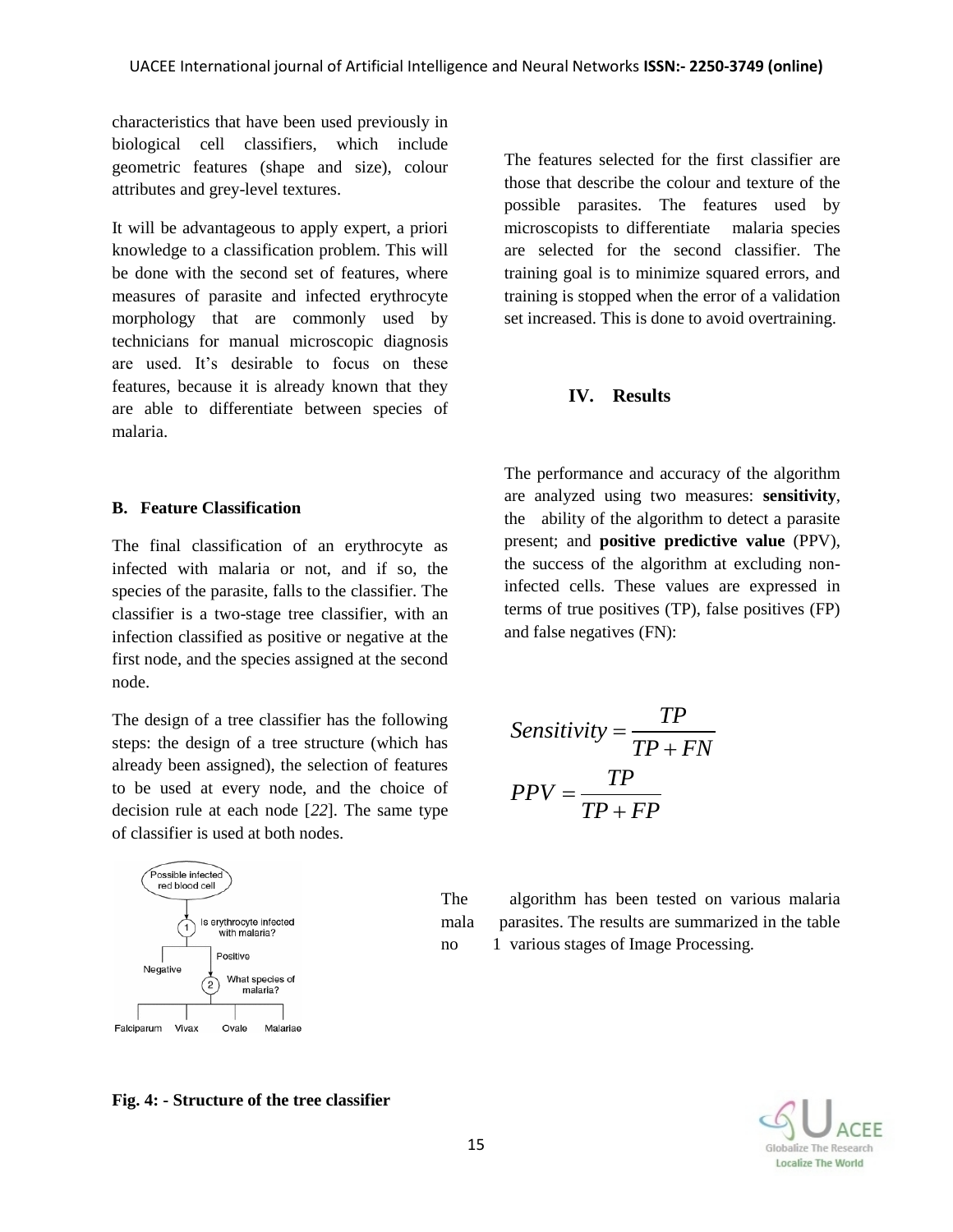

Fig. 5:(a)Original image (b)Gray scale image

(d)Susan output (e)binary segmented image

(f)Dilated gradient mask (g)final detected cell

**Results for Sensitivity and Positive predictive value**-The test results of 10 blood images consisting of 199 Red blood cells are included in a table. The values are tabulated below and are compared with manual counting

| <b>Test</b><br>images | Algorithm 1 |                  | Algorithm 2 |                | <b>Manual</b> counting |                  |
|-----------------------|-------------|------------------|-------------|----------------|------------------------|------------------|
|                       | <b>RBC</b>  | <b>Parasites</b> | <b>RBC</b>  | Parasites      | <b>RBC</b>             | <b>Parasites</b> |
|                       | 12          | $\overline{2}$   | 12          | $\overline{2}$ | 12                     | 2                |
| $\overline{2}$        | 12          | 4                | 12          | 4              | 12                     | 4                |
| 3                     | 27          | ٥                | 27          | ŋ              | 27                     | ٥                |
| $\overline{4}$        | 13          |                  | 13          |                | 13                     |                  |
| 5                     | 11          |                  | 11          |                | 11                     |                  |
| 6                     | 13          |                  | 13          |                | 13                     |                  |
|                       | 24          |                  | 24          |                | 24                     |                  |
| $\delta$              | 11          |                  | 11          |                | 11                     |                  |
| 9                     | 51          |                  | 51          |                | 51                     |                  |
| 10                    | 25          | 3                | 25          | 3              | 25                     | 3                |

#### Table 1

Table no.2 gives the results of first order features of different parasite affected blood cells

| S.No.    | Image            | Variance | Energy | Entropy |
|----------|------------------|----------|--------|---------|
| 1.       | Simple RBC       | 3.1408   | 0.1928 | 1.7969  |
| 2.1      | P.Falciparum     | 1.0069   | 0.3703 | 1.2036  |
| 3.<br>99 | <b>P.Malarie</b> | 1.3944   | 0.2608 | 1.4989  |
| 4,       | P.Oval           | 3.5076   | 0.2206 | 1.6735  |
| 5.       | P.Vivax          | 1.1738   | 0.2742 | 1,3599  |

Table2

Table 3 gives the summary of all the algorithms tested and also shows the comparison between previous work done in this field and my work

| S.NO           | <b>PREVIOUS WORK BY</b> | <b>SENSITIVITY</b> | <b>PPV</b> | <b>AVERAGE</b><br><b>EXECUTION TIME</b> |
|----------------|-------------------------|--------------------|------------|-----------------------------------------|
| $\mathbf{1}$   | Jean Philippe thiran    | NA                 | NA         | 1 MINUTE                                |
| $\overline{2}$ | Ci. Di.Ruberto          | NA                 | NA         | NA                                      |
| 3              | Silvia Halim            | low                | NA         | LOW                                     |
| 4              | Selena w.s.sio          | NA                 | 28-81%     | 30 Seconds to process<br>a single image |
| 5              | F.Borey Tek             | 74%                | 88%        | LOW                                     |
| 6              | Our obervation          | 99%                | 100%       | 5 SEC. Average                          |

#### Table 3

#### **IV Conclusion**

The proposed automated parasite detection algorithm has any advantages compared to other diagnostic techniques. It avoids the problems associated with rapid methods, such as being species-specific and having high per-test costs, while retaining many of the traditional advantages of microscopy, viz. species differentiation, determination of parasite density, explicit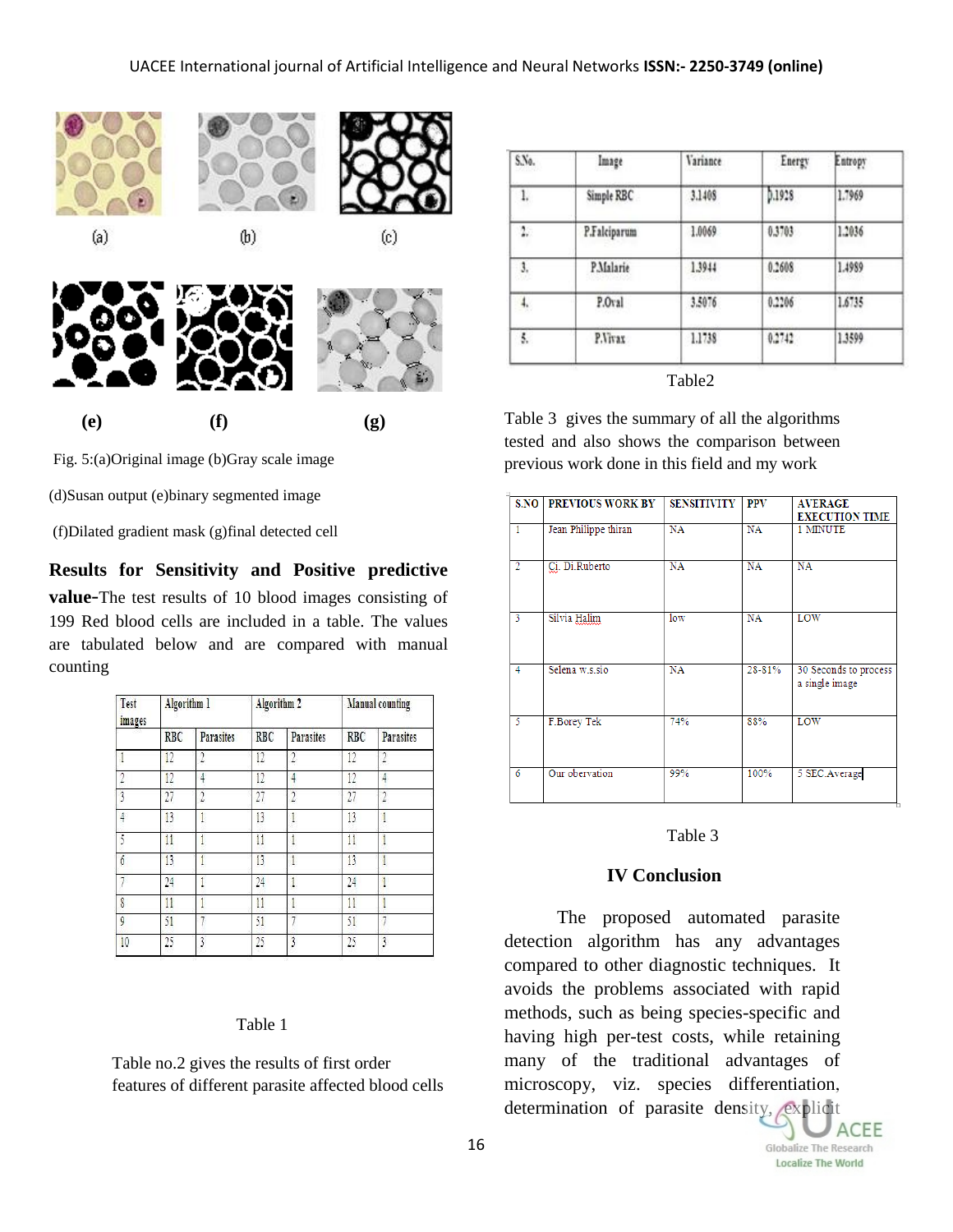diagnosis and low per-test costs.

Apart from overcoming the limitations of conventional methods of parasite detection, the proposed algorithm is optimized to overcome limitations of image processing algorithms used in the past. Among the tested test algorithms, 'SUSAN edge detection technique' gave good localization of edges but formed a thick border making cell separation difficult. ‗Otsu's algorithm' gave accurate separation of RBCs where as local and global thresholding segmented the parasites.Granulometry provides the size distribution of object in image.. Dilation and erosion are two morphological operations they are used for bridging gaps and eliminating irrelvant detail from a binary image . The first order features provide the mathematical ranges for simple RBC and parasite affected RBC. Results prove that the algorithm developed in this project has better execution speed than all the previous work done in this field, Its also provides best sensitivity than F.Borey Tek and best positive predictive value than Selena W.S.Sio and F.Borey Tek,and is applicable to many other blood cell abnormalities other than malaria in contrast to the algorithm developed by Jean Phillipe. This is because the percentage of pathological differences in various diseases has very less effect on this robust algorithm. The algorithm detects the species of parasite and the with a sensitivity of 99% and a positive predictive value of 100%.

#### V-REFERENCE

1. World Health Organization. What is malaria? Facts sheet no 94. http://www.who.int/mediacentre/factsheets/fs09 4/en/.

2. Foster S, Phillips M, *Economics and its contribution to the fight against malaria*. Ann Trop MedParasitol 92:391–398, 1998.

3. Makler MT, Palmer CJ, Alger AL, *A review of practical techniques for the diagnosis of malaria*. Ann Trop Med Parasitol 92(4):419– 433, 1998.

4. Bloland PB (2001) *Drug resistance in malaria*, WHO/CDS/CSR/DRS/ 2001.4. World Health Organization, Switzerland, 2001.

5. Gilles H.M. The differential diagnosis of malaria. *Malaria. Principles and practice of malariology* (Wernsdorfer W.H., McGregor I eds), 769-779, 1998.

6. *F. Castelli, G.Carosi,* Diagnosis of malaria, chapter 9, Institute of Infectious and Tropical Diseases*,* University of Brescia (Italy).

7.Baird J.K., Purnomo, Jones T.R. *Diagnosis of malaria in the field by fluorescence microscopy of QBC ® capillary tubes*. Transactions of the Royal Society of Tropical Medicine and Hygiene; 86: 3-5, 1992.

8. Anthony Moody, *Rapid Diagnostic Tests for Malaria Parasites*, Clinical Microbiology Reviews,0893-8512/02/\$04.00\_0 DOI: 10.1128/CMR.15.1.66–78.2002, p. 66–78, Jan. 2002.

9. Brown A.E., Kain K.C., Pipithkul J., Webster H.K. Demonstration by the polymerase chain reaction of mixed Plasmodium falciparum and P. vivax infections undetected by conventional microscopy. Transactions of the Royal Society of Tropical Medicine and Hygiene; 86: 609-612, 1992.

10. Jean-Philippe Thiran, Benoit Macq, *Morphological Feature Extraction for the* 

CEE

Globalize The Research Localize The World